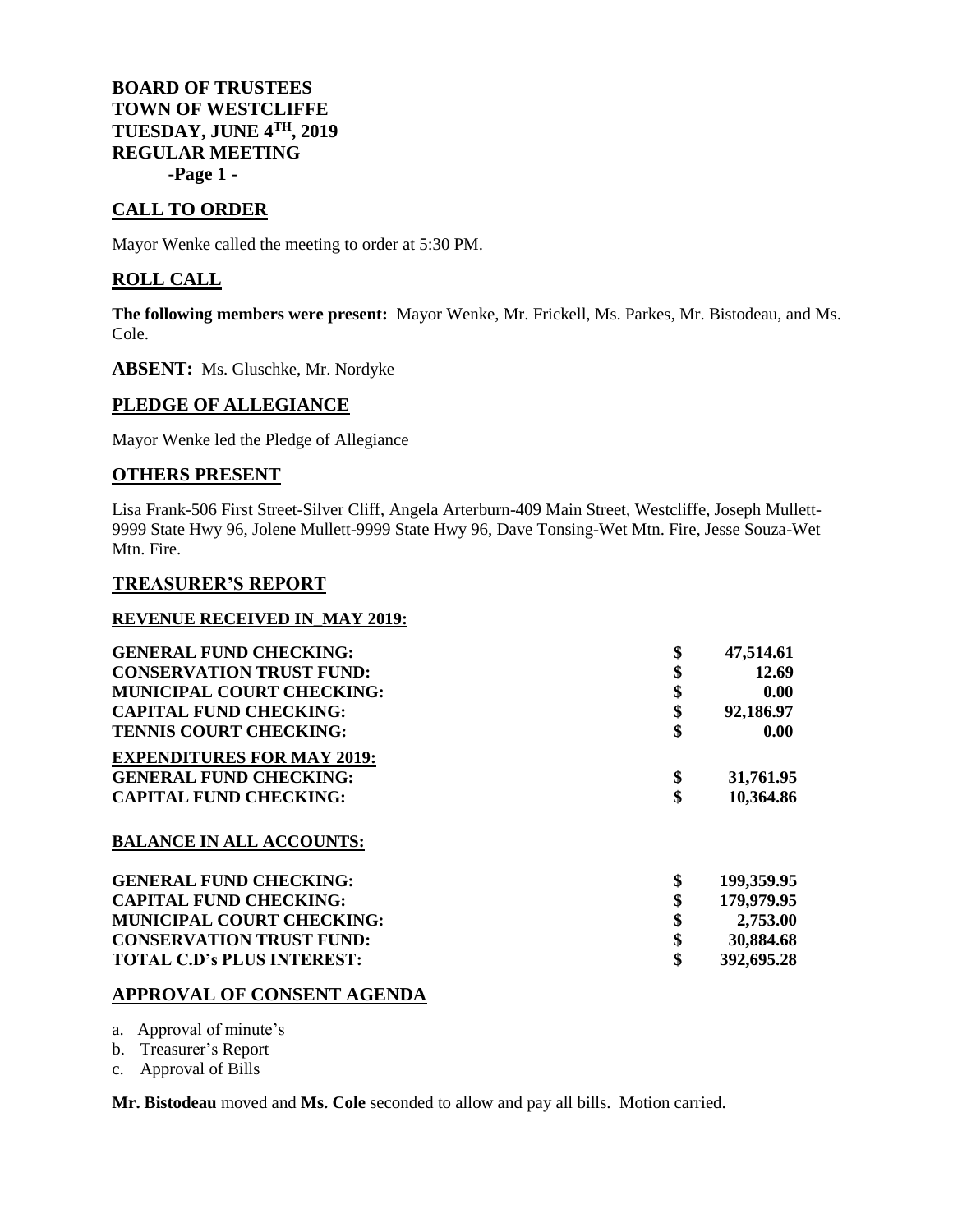# **BOARD OF TRUSTEES TOWN OF WESTCLIFFE TUESDAY, MAY 1, 2018 REGULAR MEETING -Page 2 -**

## **OLD BUSINESS**

**a. Consideration of request to approve Resolution #2-2019 authorizing an Intergovernmental Agreement between the Town and the Wet Mountain Fire Protection District.**

> **ACTION: Mr. Frickell** moved and **Ms. Parkes s**econded to approve Resolution #2-2019 authorizing an Intergovernmental Agreement between the Town and the Wet Mountain Fire Protection District. Motion carried.

# **NEW BUSINESS**

## **a. Presentation and consideration of Westcliffe adopting its own flag.**

Jolene Mullet presented to the board of trustees a drawing of a Flag she created for the Town of Westcliffe. She believed that the town needed its own flag. Mayor Wenke requested of Jolene to head up a contest to get the community involved. She would need to keep in contact will Clerk Reis if she required any help and then report back to the board in a few months.

# **b. Consideration of participating in a phone conference for the opposition to the proposed water argumentation plan.**

Mayor Wenke, Mr. Bistodeau and Attorney Printz will participate in a phone conference for the opposition to the proposed water argumentation plan which will be August  $21<sup>st</sup>$ ,  $2019$ .

# **c. Consideration of request to approve a service contract with White Brothers Custom Plumbing and Heating, Inc.**

White Brothers Custom Plumbing and Heating will maintain broiler at a cost of \$255.00 yearly.

> **ACTION: Mr. Bistodeau** moved and **Ms. Parkes** seconded to approve a service contract with White Brothers Custom Plumbing and Heating, Inc. Motion carried.

## **d. Consideration of request to approve Resolution #3-2019 to invest funds in CSafe.**

Clerk Reis will move from First State Bank to CSafe, General Funds-\$125,000.00, Capital Fund-\$100,000.00, and was suggested on July  $8<sup>th</sup>$  to move Certificate of Deposit-\$45,757.76

> **ACTION: Mr. Bistodeau** moved and **Ms. Cole** seconded to approve Resolution #3-2019 to invest funds in CSafe. Motion carried.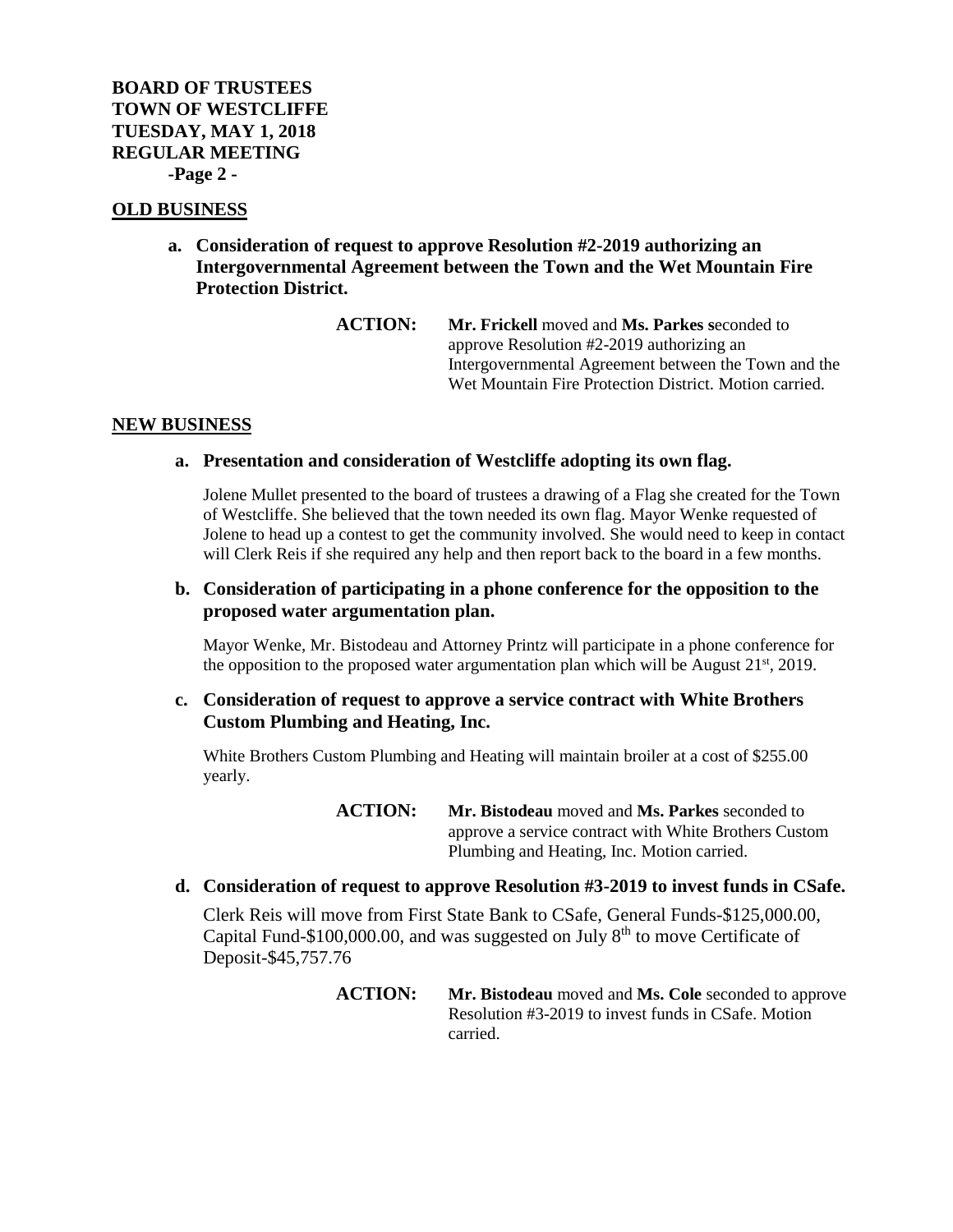## **NEW BUSINESS CONTINUDED**

#### **e. Consideration of changing the Town of Westcliffe Town Hall Sign.**

There was discussing on the new town hall sign. Mayor Wenke said there were a few board members that didn't care for the new sign and was looking at changing it to be like the sign (blue) C.A.R.T. did for the two towns. There were members that were comfortable with the new sign and wanted more information before a decision was made. To change the new sign would be at a greater cost. The new sign cost \$1,700.00 and a sign like the blue one would cost \$2,000.00 or more. If the sign is to be changed it will be at the budget workshop in the fall.

#### **f. Discuss emergency preparedness planning and schedule a workshop.**

The board would like and emergency preparedness plan in place. Westcliffe hasn't had a fire or flood since 1968. Plans will be discussed with the Fire Department, Sheriff's Office and Silver Cliff. Workshop is scheduled for July 2<sup>nd</sup>, 2019 at 2:00PM.

#### **STAFF & COMMITTEE REPORTS**

#### **a. Report from Town Clerk –**

Clerk Reis reminded the board of the workshop scheduled for July  $2<sup>nd</sup>$  to amend budget for the Capital Fund.

Replacing the laptop with chrome books for the board of trustees and planning commission. The board agrees.

Audit will take place on July  $2<sup>nd</sup>$  at 2:00pm at the workshop to revise the Capital Policy.

Mr. Beckner and Mr. Ward are requesting a donation for the Wet Mountain Valley Saddle Club. They missed the deadline for donations but the board thought it best to support the Saddle Club. A donation for \$380.00 will be given. Clerk Reis gave Mr. Beckner an application for requesting donations for next year.

There was talk among the board of decreasing the rental fee for the Bluff for weddings, events for children.

Clerk Reis is on vacation June 24<sup>th</sup> thru 28<sup>th</sup>.

#### **b. Report from Building and Zoning –**

Mr. Carter gave an update on the Safe Route to School Grant. There will be a walk thru on June  $7<sup>th</sup>$  at 1:00PM. We need

Final Strategic and Implementation Plan with Sheryl Trent will be June 11<sup>th</sup> at 4:30pm.

The CDOT meeting will be here at Town Hall, June 13<sup>th</sup> at 10:30AM to discuss highway issues, snow removal, parking, and speed limits within the town.

The restrooms at the Bluff should be finished in time for the High Mountain Hay Fever Festival.